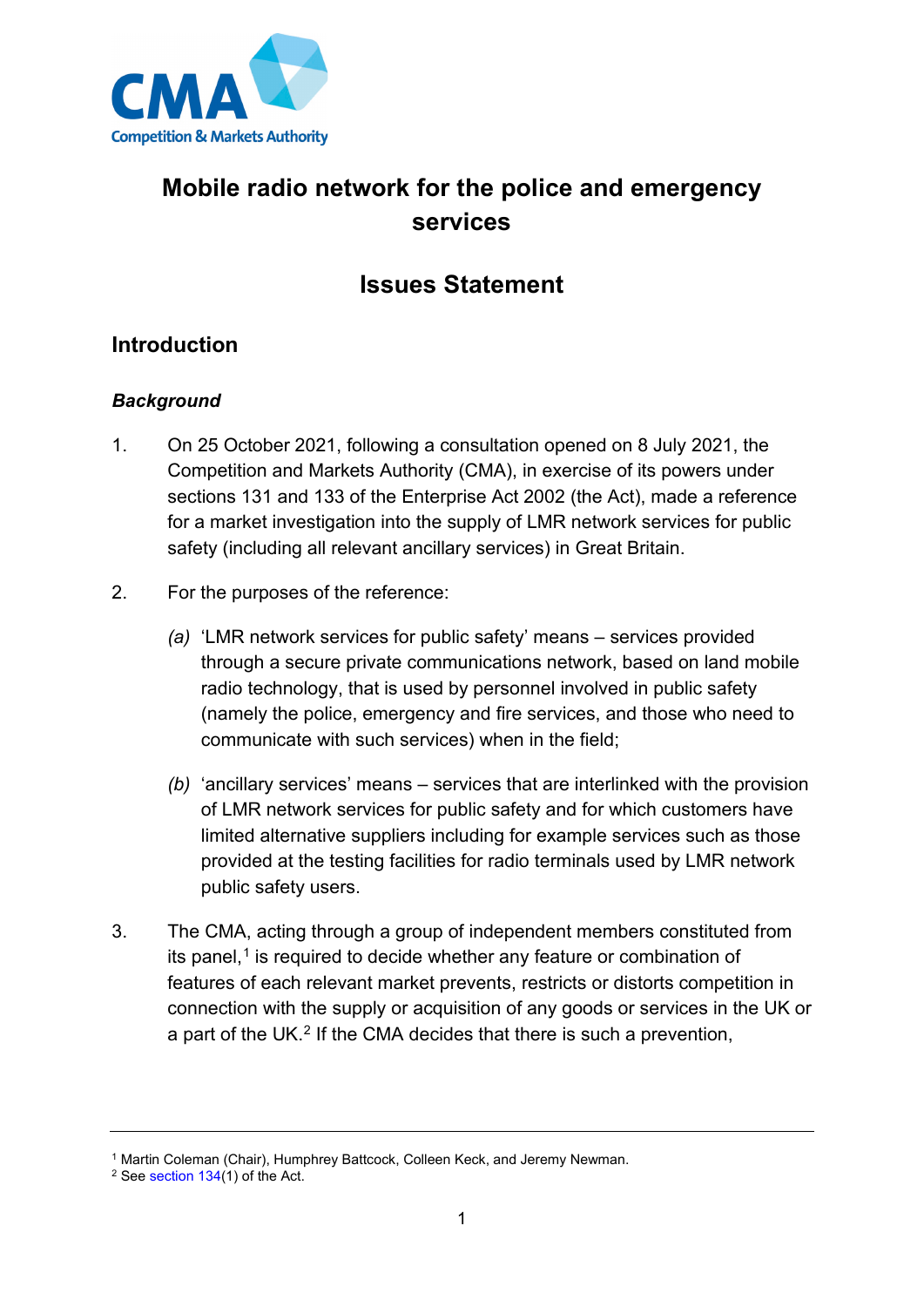restriction or distortion of competition, it will have found an 'adverse effect on competition' (AEC).[3](#page-1-0)

- 4. If the CMA finds that there is an AEC, it has a duty to decide whether it should take action, and/or whether it should recommend others take action, to remedy, mitigate or prevent the AEC concerned or any detrimental effect on customers so far as it has resulted from, or may be expected to result from, the AEC. [4](#page-1-1) If the CMA decides that action should be taken, it must also decide what action should be taken and what is to be remedied, mitigated or prevented.[5](#page-1-2)
- 5. This statement sets out:
	- *(a)* Our initial hypotheses concerning which features of the market for the supply of LMR network services for public safety (including all relevant ancillary services) in Great Britain, if any, may be adversely affecting competition; and
	- *(b)* which potential remedies may be suitable to address any AECs that we may find or any detrimental effect resulting from any such AECs on the providers of emergency services (i.e. the end-customers and users of these services), which are ultimately funded by British taxpayers.<sup>[6](#page-1-3)</sup>
- 6. This issues statement will provide a framework for our investigation. It does not represent the CMA's provisional views, findings or conclusions on either the competition issues or potential remedies. The CMA has yet to determine whether any competition concerns arise in the supply of LMR network services for public safety (including all relevant ancillary services) in Great Britain. The hypotheses identified in this document are simply areas that, at this stage, we consider merit further investigation and analysis. These hypotheses may change as our investigation progresses. Similarly, the CMA will only put in place remedies if it identifies that there are competition concerns (ie AECs) in the market referred. There is no presumption that any AECs will be found.

<span id="page-1-0"></span><sup>&</sup>lt;sup>3</sup> As defined i[n section 134\(](http://www.legislation.gov.uk/ukpga/2002/40/section/134)2) of the Act.

<span id="page-1-1"></span> $4$  Section 134(4) of [the Act.](http://www.legislation.gov.uk/ukpga/2002/40/contents)<br> $5$  Section 134(4) of the Act.

<span id="page-1-3"></span><span id="page-1-2"></span> $6$  As noted in paragraph 4 above, if the CMA finds that there is an AEC, it has a duty to decide whether (and if so what) remedial action should be taken as regards the AEC concerned or any resulting detrimental effect on customers. In paragraph 5 and in the remainder of this document, we refer to potential remedies to address any AECs that we may find as short-hand to mean potential remedies to the AECs concerned or any resulting detrimental effect on customers.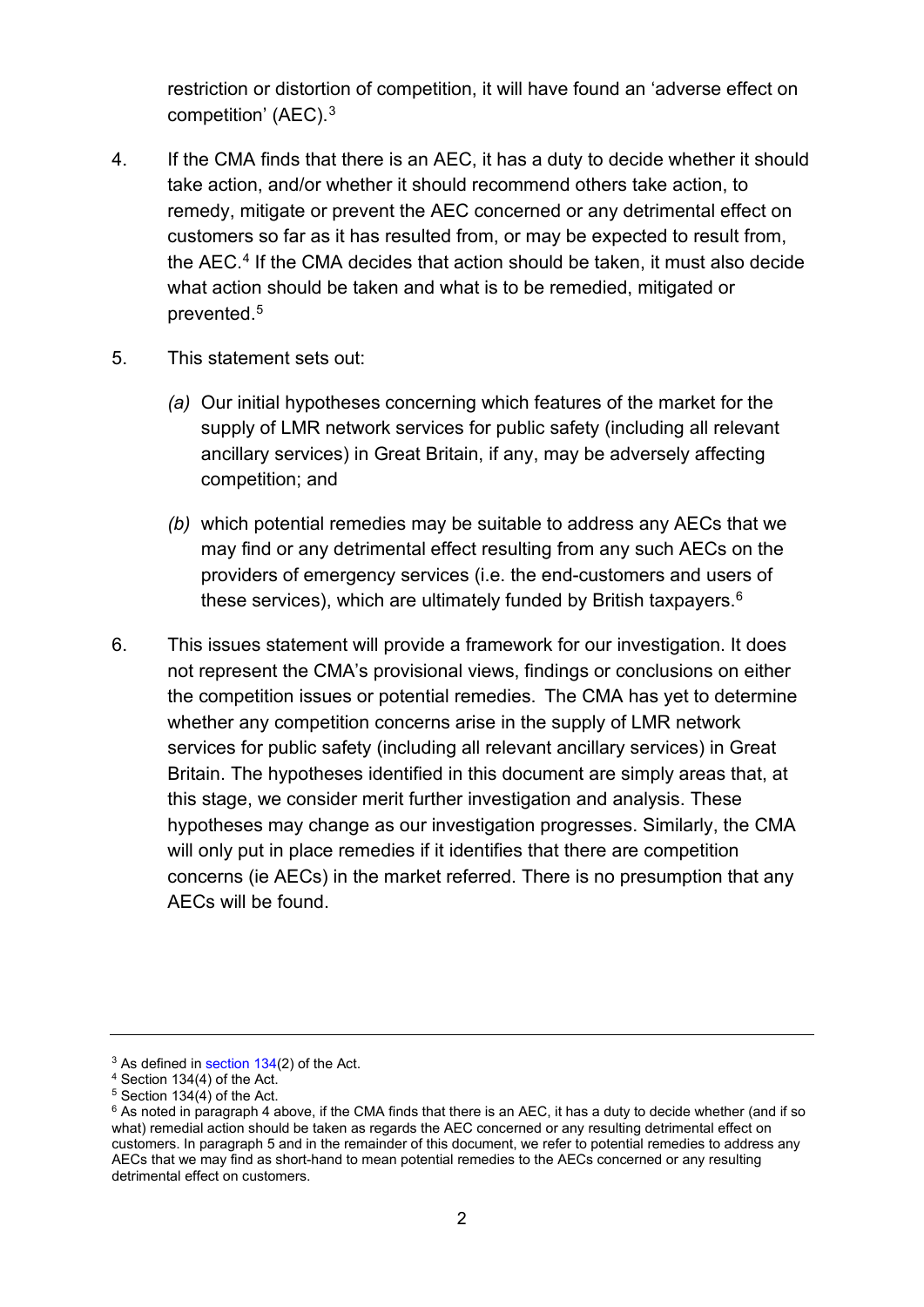#### *Invitation to submit views*

- 7. We are publishing this statement now to assist those submitting evidence to focus on the potential issues we envisage being relevant to this investigation and any potential remedies to address any AECs that we may find.
- 8. We invite parties to tell us, with reasons, if they believe either that (a) the issues we have identified should not be within the scope of our investigation or are mischaracterised, or (b) there are further issues we have either not identified, or which we have indicated we are not minded to pursue but which we should consider. We ask parties to support their views with relevant evidence (including original documentation and analysis).
- 9. We plan to hold hearings with interested parties to discuss potential issues and potential remedies in due course. As our thinking develops, we expect to issue further documents prior to the publication of a provisional decision report containing our provisional findings on the issues. If we were to provisionally find one or more AECs, the provisional decision report would also contain our provisional decision on remedies. Our administrative timetable has been published on the [inquiry case page.](https://assets.publishing.service.gov.uk/media/617fc8e4e90e071981081689/MRN_Administrative_timetable.pdf)
- 10. To submit views together with supporting evidence, please email [MRN@cma.gov.uk](mailto:MRN@cma.gov.uk) by Monday 10 January 2022.

## **Focus of the investigation**

#### *Overview of the reference market and its development*

11. In Great Britain, the police, fire and rescue and ambulance services personnel operating in the field communicate with each other (and with their colleagues in control rooms) securely using a private mobile radio network called Airwave which is the only such network in operation in Great Britain. The Market [Investigation Reference report](https://assets.publishing.service.gov.uk/media/61729a738fa8f52982a861a2/Final_report.pdf) (MIR report) includes more information on the Airwave network, its characteristics and its owners at paragraphs 1.10 to 1.20. The MIR report also describes at paragraphs 1.21 to 1.34, the process by which the building, financing and operation of the Airwave network was commissioned in 2000, under a Public Finance Initiative framework arrangement (the PFI Agreement), and how its operation evolved over the following years, until it was decided (around 2013) that it would be replaced by another telecommunication solution, called the Emergency Service Network (or ESN). The design and roll-out of ESN was contracted to a number of suppliers (including Motorola Solutions Inc., referred to in the remainder of this Issues Statement as Motorola Solutions) in late 2015. It was intended that once ESN had been built, and all users transferred to it, the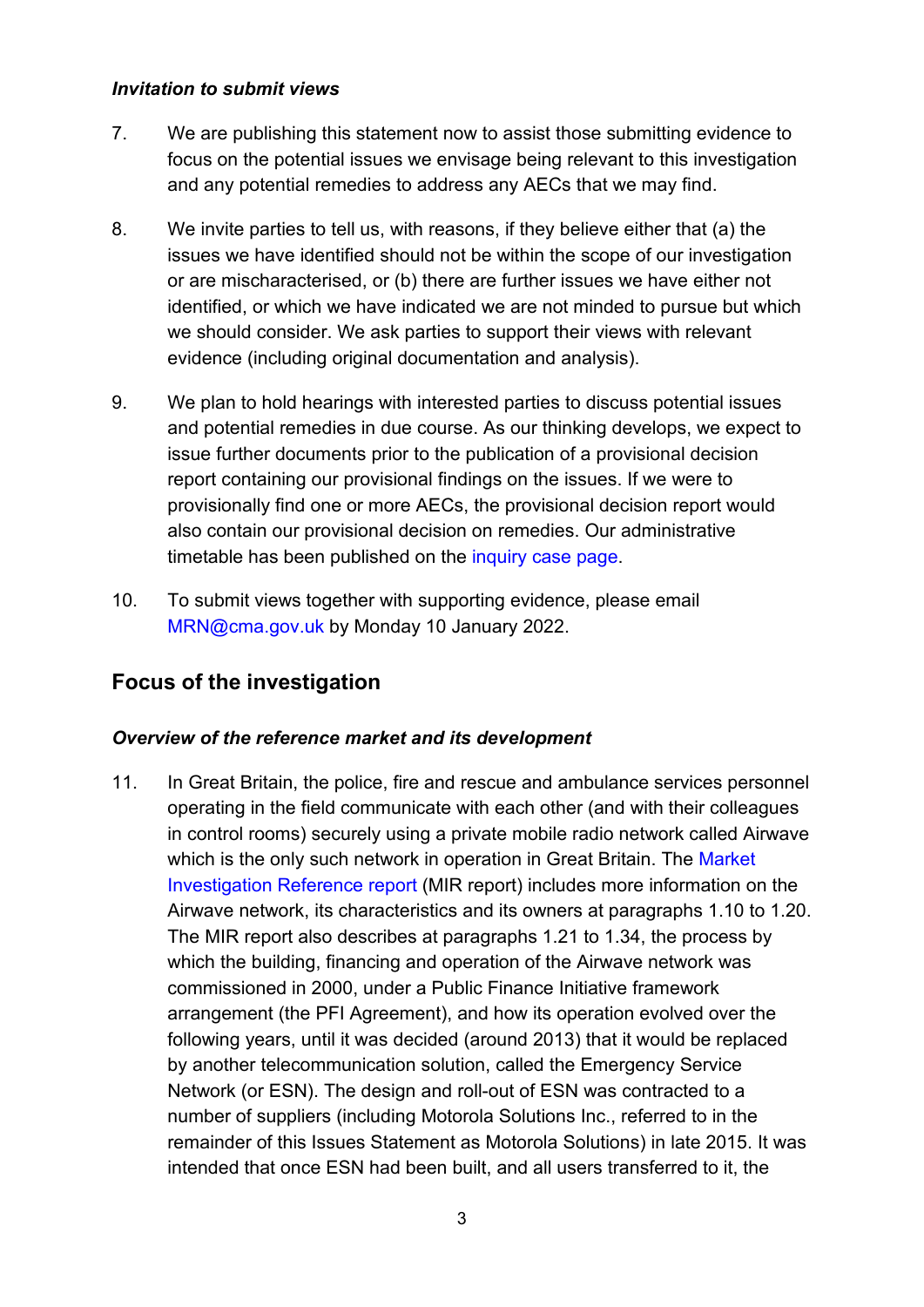Airwave network would be switched off, which was initially planned to take place by the end of the PFI Agreement, in late 2019/early 2020.

- 12. At the same time as it was taking part in the bidding process for the ESN contracts, Motorola Solutions negotiated the acquisition of Airwave Solutions Limited (Airwave Solutions), the owner and operator of the Airwave network. Thus by 2016, Motorola had become both a key supplier in the development and roll-out of ESN and also the sole provider of the network ESN was intended to replace.
- 13. The roll-out of ESN has taken longer than originally planned and, as a result, the Airwave network continues to operate outside of the timeframe of the original PFI Agreement. It is now expected that the transition of users from the Airwave network to ESN will not be complete before the end of 2026, some 7 years later than originally planned.
- 14. In assessing whether or not an AEC has arisen we look at three issues:
	- *(a)* The main characteristics of the market and the outcomes of the competitive process;
	- *(b)* the composition of the relevant market; and
	- *(c)* the features, if any, which are harming competition in the relevant market. [7](#page-3-0)

#### *Market characteristics and market definition*

15. Below, we first consider our proposed approach to assessing market characteristics and the composition of the relevant market before turning to our proposed approach to theories of harm and outcomes.

#### *Market characteristics*

#### *Introduction*

16. LMR network services for public safety in Great Britain are supplied solely by Airwave Solutions, a company that generated £433.5m in revenue in 2020. On the demand-side, there are 470 organisations that fall broadly into two categories: 'blue light customers' (i.e. the police, fire and ambulance services) and 'sharer organisations' (i.e. other organisations that need to communicate with blue light services, using the Airwave network), as described at

<span id="page-3-0"></span><sup>7</sup> Paragraph 94 of [CC3 \(revised\).](https://assets.publishing.service.gov.uk/government/uploads/system/uploads/attachment_data/file/284390/cc3_revised.pdf)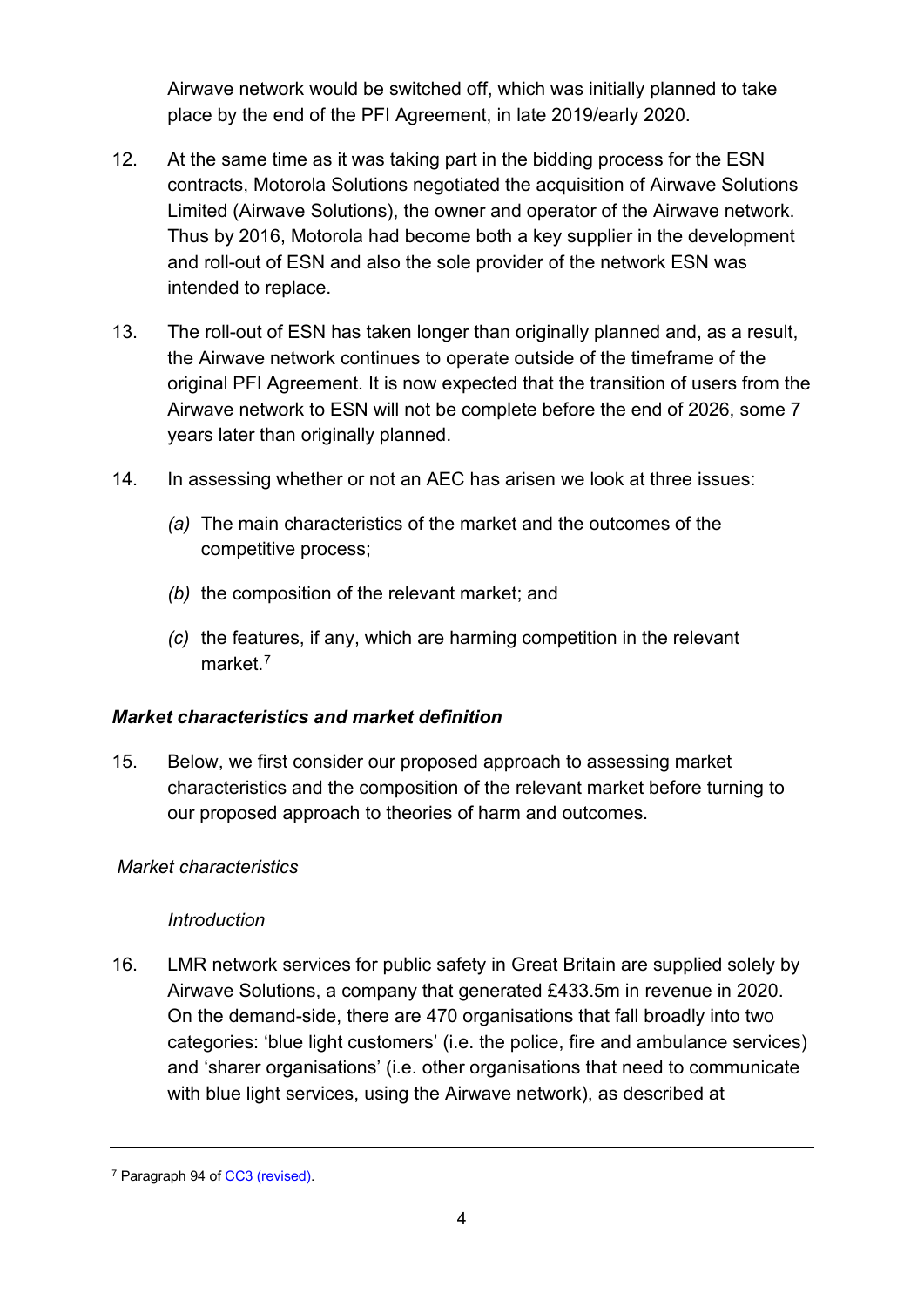paragraph 1.11 of the MIR report. The services are provided to blue light organisations under four long-term contracts that were entered into by the relevant customer groups<sup>[8](#page-4-0)</sup> over time (see Appendix B, paragraph 2 of the MIR report), starting with the PFI Agreement, which was signed in 2000. The end dates of these key contracts were brought into alignment following the award of the ESN contracts to coincide with the expected switch-off of the Airwave network. Sharer organisations have separate contractual arrangements.

*Contractual and commercial relationships between Airwave Solutions and its customers*

- <span id="page-4-1"></span>17. We shall seek to understand how the market has developed over time, and in particular the nature and evolution of the commercial and contractual relationships between Airwave Solutions and its customers, including the following:
	- *(a)* How the provision of LMR network services has evolved over time and changes to contractual, commercial and operational relationships between Airwave Solutions and the various users of the Airwave network;
	- *(b)* the relationship between key commercial terms in the PFI Agreement and other relevant contracts;
	- *(c)* the process through which key commercial terms, including price, service quality and duration, were originally set and have been re-negotiated in recent years, including the roles of the Home Office and other customers, as well as the relevance of the PFI Agreement terms, in these renegotiations;
	- *(d)* how the pricing of special events (such as coverage of the G7 summit) is established;
	- *(e)* relevant clauses in the PFI Agreement relating to the possibility of an extension of, and/or exit from, this contract, and
	- *(f)* the way in which the various types of services provided by Airwave Solutions are purchased by users of the Airwave network.
- 18. We invite interested parties to provide evidence on the above aspects of the contractual and commercial relationships between Airwave Solutions and its

<span id="page-4-0"></span><sup>8</sup> Home Office on behalf of the police; Department for Communities and Local Government (later transferred to the Home Office) on behalf of the fire services; the Department of Health for the ambulance services in England and Wales; the Scottish Ambulance Service Board for the Scottish ambulance services.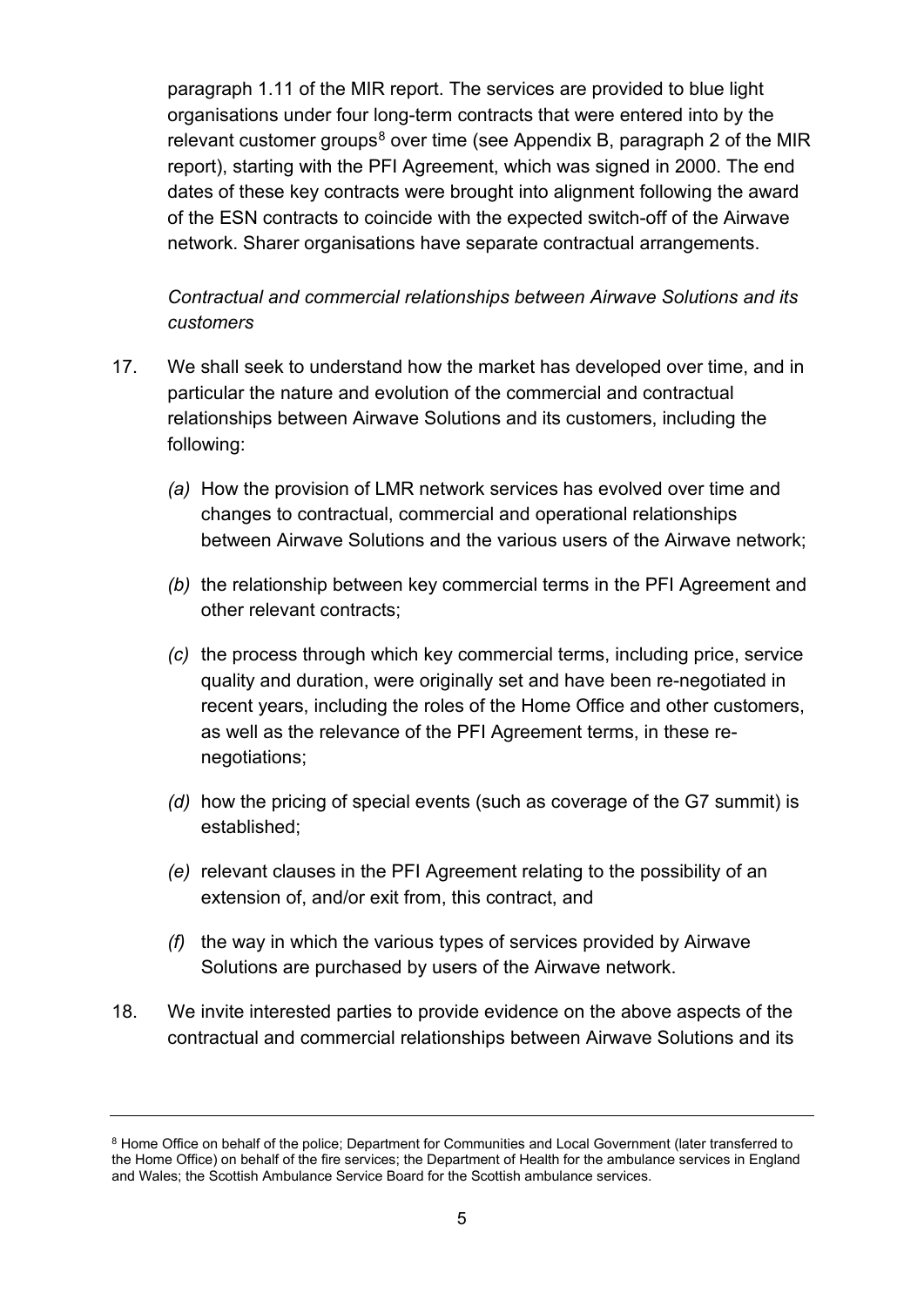customers, and any other sector characteristics that may be relevant to our understanding of how the relevant market operates.

## *Market definition*

- <span id="page-5-1"></span>1[9](#page-5-0). In line with our guidance,  $9$  we shall seek to define the economic market(s) in which LMR network services are supplied in Great Britain by examining, in light of our understanding of how competition works in the supply of LMR network services, the demand-side alternatives available to customers when Airwave Solutions supplies them; and any constraints on Airwave Solutions on the supply-side. In seeking to define the relevant market(s), we shall consider whether ESN services should be included as part of the same market(s).
- 20. We note in this respect that it is does not appear to be a matter of contention that there are no alternatives to the Airwave network on the demand-side or the supply-side in the short run. Motorola Solutions' position is that ESN was never envisaged as a possible substitute for the Airwave network and that it is a replacement for that network, thus implying that they are in different economic markets. Having considered this argument, evidence relating to the nature of both networks and, in particular, the fact that ESN is not currently operational and therefore is not available as an alternative or replacement to the Airwave network, and is unlikely to be so in the near term, our initial view is that there are limited grounds for broadening the relevant market on the basis of demand-side or supply-side substitution to include the provision of ESN services in Great Britain.
- <span id="page-5-2"></span>21. We note that ESN's development is not inevitable in that, to be brought to fruition, ESN requires efforts from those involved in its design and roll-out. We also note that any delay to (or speeding up of) the development of ESN may affect Airwave Solutions' revenue and profitability by impacting upon, for example, the number of customers that use it, the length of time that customers use Airwave Solutions, the extent of customers' bargaining positions vis-à-vis Airwave Solutions and the level of investment required to keep the Airwave network in operation. The development of ESN can therefore be viewed as a form of long-run dynamic competition as it represents efforts that have the goal of winning customers that currently use the Airwave network. Because these long-run competitive dynamics do not necessarily imply short-run substitutability between LMR network services and ESN services, we currently do not consider that this necessitates broadening the relevant market to include ESN. However, we propose to consider the

<span id="page-5-0"></span><sup>&</sup>lt;sup>9</sup> Paragraph 132 of CC3 (revised).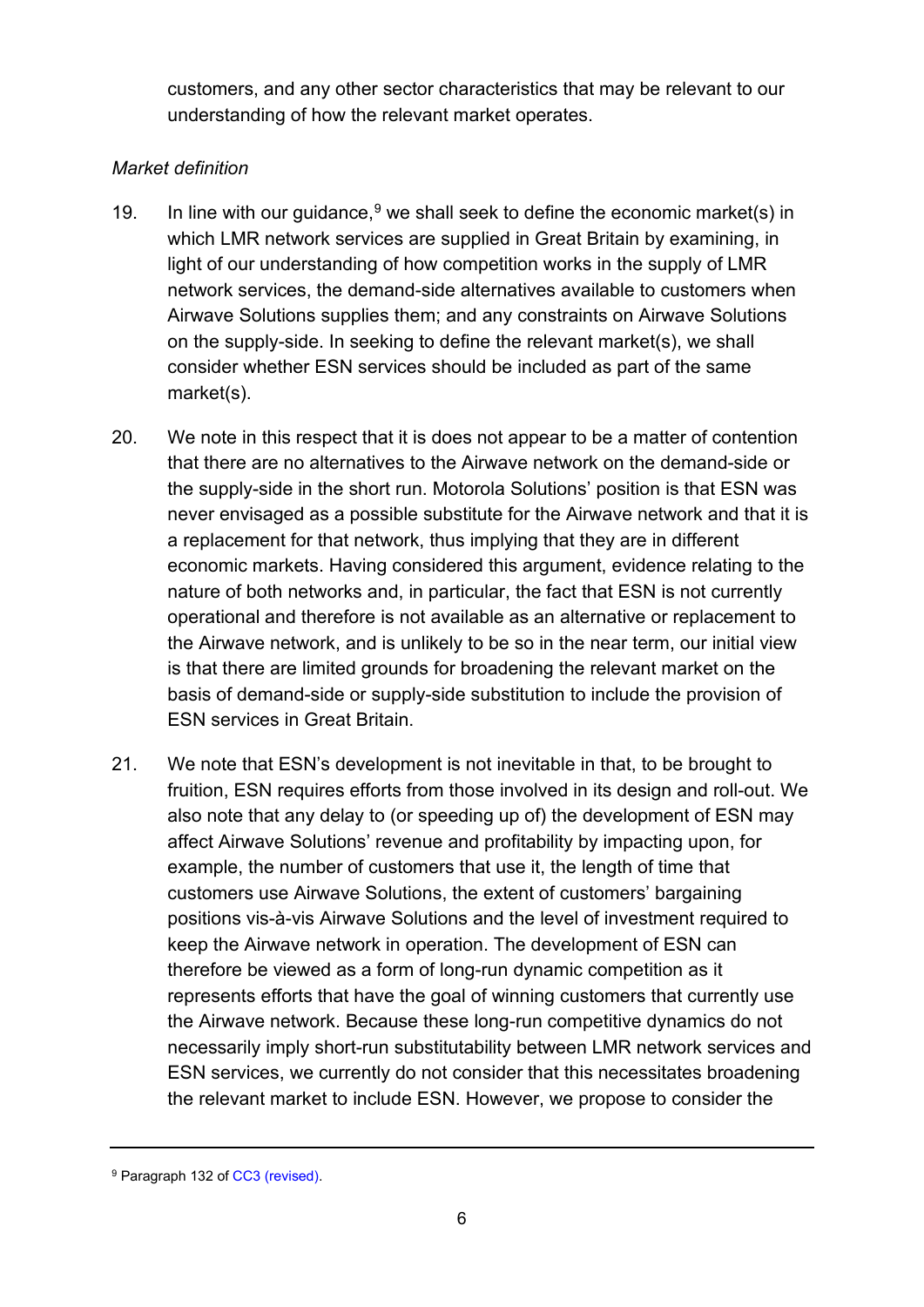scope for long-run dynamic competitive interactions between ESN and the Airwave network in our assessment of the theories of harm.

- 22. Motorola Solutions, in its successive submissions, has argued that the supply of LMR network services in Great Britain does not constitute a relevant market. This is because, they argue, such services can only be provided through a long-term contract (the PFI Agreement) between two parties (Airwave Solutions and the Home Office) owing to the bespoke nature of the services, and there is limited scope for competition during the contract.
- 23. Our current view is that the fact that a market has characteristics that lead to there being only one supplier does not mean that it is not a relevant market. Monopolies are markets, even if they are monopolies because of some inherent characteristic. In addition, we note that some processes still exist that could be subject to competition – at least in principle: for example, the negotiation of contract extensions and the development of new alternatives to the Airwave network.
- <span id="page-6-0"></span>24. In light of the above, we do not currently propose to subject this argument to further analysis, but we invite interested parties to provide views on this, including any reasons to consider this argument further.
- 25. We invite interested parties to give us views on the issues set out in paragraphs [19](#page-5-1) to [24](#page-6-0) above.

## *Theories of harm*

26. Competition is a process of rivalry as firms seek to win customers' business. It creates incentives for firms to meet the existing and future needs of customers as effectively and efficiently as possible—by cutting prices, increasing output, improving quality or variety, or introducing new and better products, often through innovation; supplying the products customers want rewards firms with a greater share of sales. Beneficial effects may also come from expansion by efficient firms and the entry into the market of new firms with innovative products, processes and business models, and the exit of less successful ones.<sup>[10](#page-6-1)</sup> In considering whether there may be features preventing, restricting or distorting competition, we shall look both at the short-run effects of competition (e.g. on the basis of existing products/services) and at the longer-term effects (e.g. the introduction of improved new or substitute

<span id="page-6-1"></span><sup>10</sup> Paragraph 10 of [CC3 \(revised\)](https://assets.publishing.service.gov.uk/government/uploads/system/uploads/attachment_data/file/284390/cc3_revised.pdf).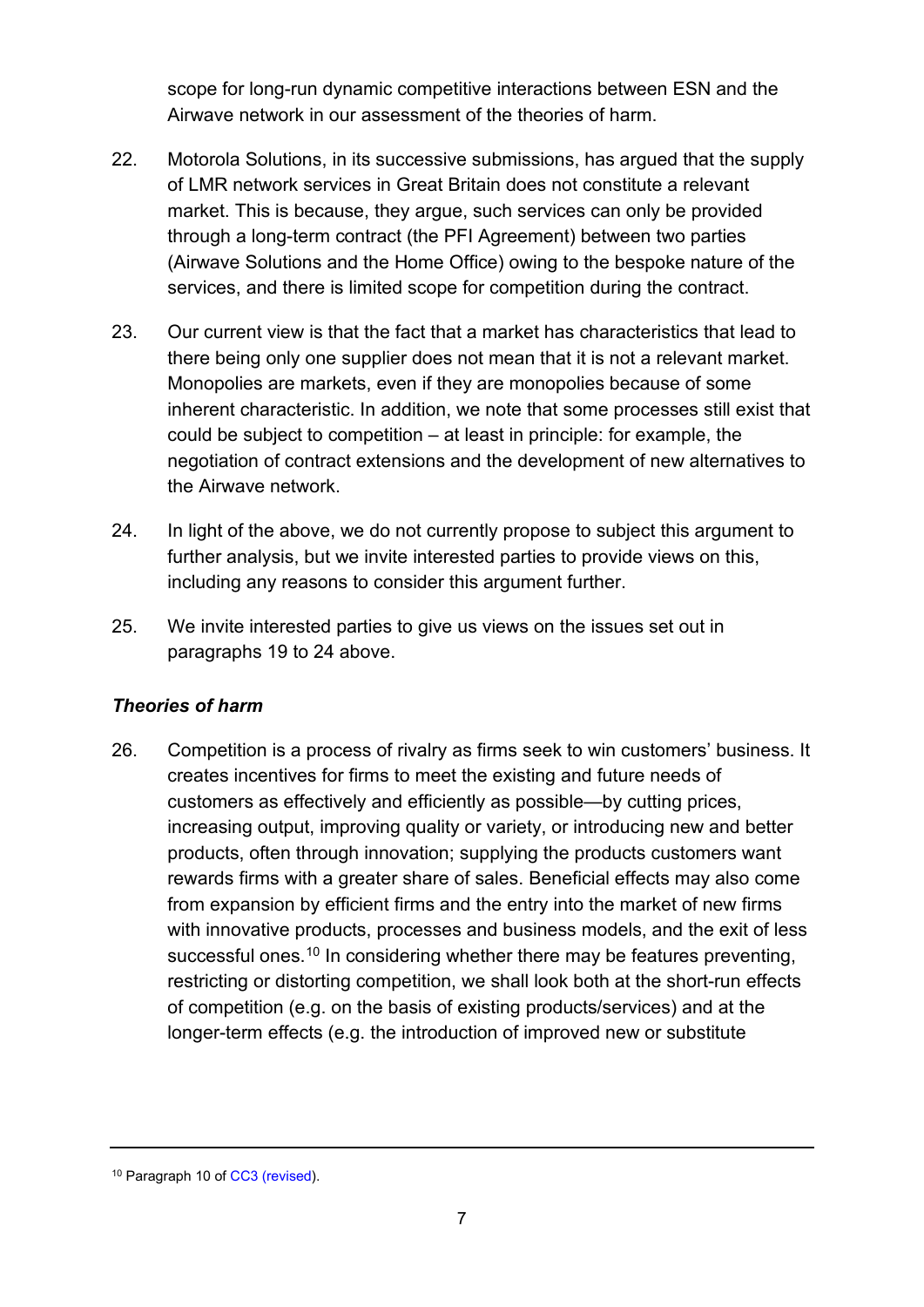products or the opening of new outlets in a more broadly defined product category of areas) $11$ .

27. To provide structure to our assessment of whether there are any features leading to one or more AECs, we set out below high-level hypotheses for investigation (also known as 'theories of harm'). These do not imply any prejudgement of an AEC; they are potential hypotheses to be tested. Our investigation is at a very early stage, and the purpose of identifying these hypotheses is to present some early thinking on these issues for comment and to help frame our investigation. These hypotheses are not necessarily mutually exclusive. Indeed, some are or may be closely related and connected to each other. Equally they may not be comprehensive – there may be other issues that we choose to consider further in the course of the investigation as our understanding of the market develops. Similarly, we may find, as our investigation progresses, that some, or all, of these hypotheses do not hold.

## *Unilateral market power of Airwave Solutions*

- <span id="page-7-1"></span>28. Airwave Solutions is the only supplier of LMR network services for public safety in Great Britain. Therefore, customers wishing to use such services currently have no alternative but to contract with Airwave Solutions. Although the original four contracts for such services were awarded independently following bidding processes, their terms have had to be altered in recent years through bilateral negotiations.
- 29. In assessing whether this seemingly highly concentrated market structure can be expected to grant Airwave Solutions unilateral market power, we shall consider the balance of negotiating power of each relevant party in contract negotiations that have taken place since 2015, building on our assessment of the nature of the contractual arrangements between Airwave Solutions and its various customers, as set out in paragraph [17.](#page-4-1)
- 30. We propose to focus this assessment on the three occasions when the original four blue light contracts have been the subject of negotiations relating to the extension or alteration of their original terms, i.e.:
	- *(a)* The period around the award of the ESN contracts and acquisition of Airwave Solutions by Motorola, which resulted in a series of new contractual arrangements in 2016;

<span id="page-7-0"></span><sup>&</sup>lt;sup>11</sup> Paragraph 136 of [CC3 \(revised\)](https://assets.publishing.service.gov.uk/government/uploads/system/uploads/attachment_data/file/284390/cc3_revised.pdf).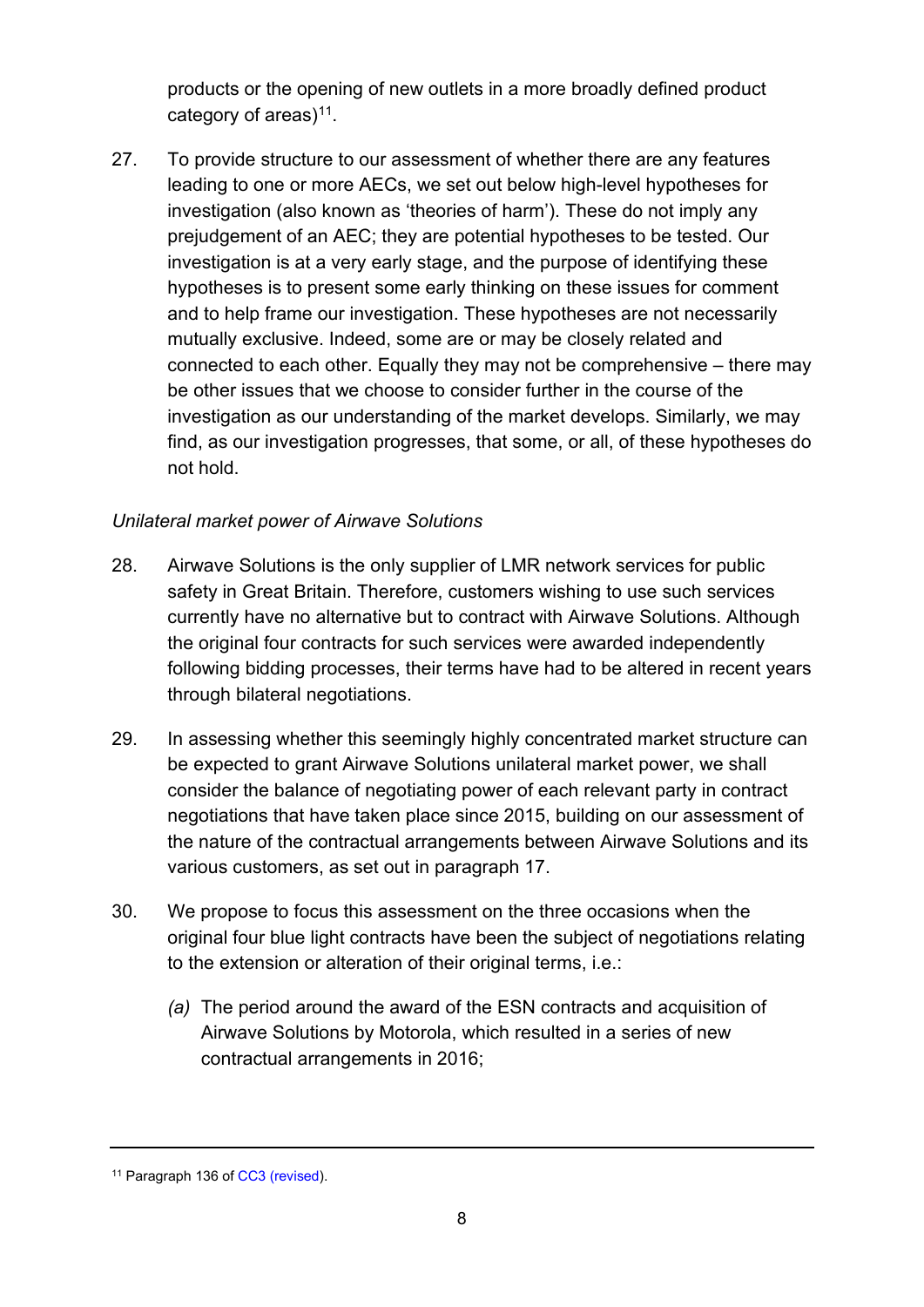- *(b)* the 2018 negotiations that led to the extension of the contracts to the end of 2022, and
- *(c)* the 2021 negotiations relating to the potential extension of the contracts beyond 2022, to address the current expectation that the transition of users from the Airwave network to ESN will not be complete before the end of 2026.
- 31. Our current understanding (to be tested in the course of this investigation) is that the Home Office has been leading negotiations with Airwave Solutions, on behalf of all blue light organisations since 2015. We therefore anticipate that we will focus our evidence gathering on the negotiations between Airwave Solutions and the Home Office, relying primarily on contemporaneous documentary evidence to inform our analysis of the balance of power between these two parties, including in relation to:
	- *(a)* Each counterpart's objectives, outside options and risks in failing to reach an agreement through the negotiations;
	- *(b)* the key dimensions of the negotiations and broader circumstances in which the negotiations have been taking place;
	- *(c)* the information relating to key drivers of price that is available to each of the negotiation parties and the way this information is used by each party to influence the outcome of the negotiations, and
	- *(d)* the relevant contractual provisions of the original PFI agreement and other key contracts.
- 32. The current market situation, as described in paragraph [28,](#page-7-1) was originally expected to last only until the end of 2019. Delays in the roll-out ESN beyond this date, by preventing the emergence of ESN, have resulted in the continuation, for a sustained period of time, of a market situation in which prices and contract continuation are established through a series of bilateral negotiations.
- 33. Furthermore, Airwave Solutions plays a role in the transition of users from using LMR network services to ESN, through its involvement in the development and implementation of an interworking solution (i.e. the technology enabling users to communicate with each other across the Airwave network and ESN during the period of transition from one network to the other - see paragraph 1.61 of the MIR report for a description of interworking). Therefore, we will consider the extent to which Airwave Solutions' role in the roll-out of interworking may amount to a feature that prevents, restrict or distort competition, to the extent that it may contribute to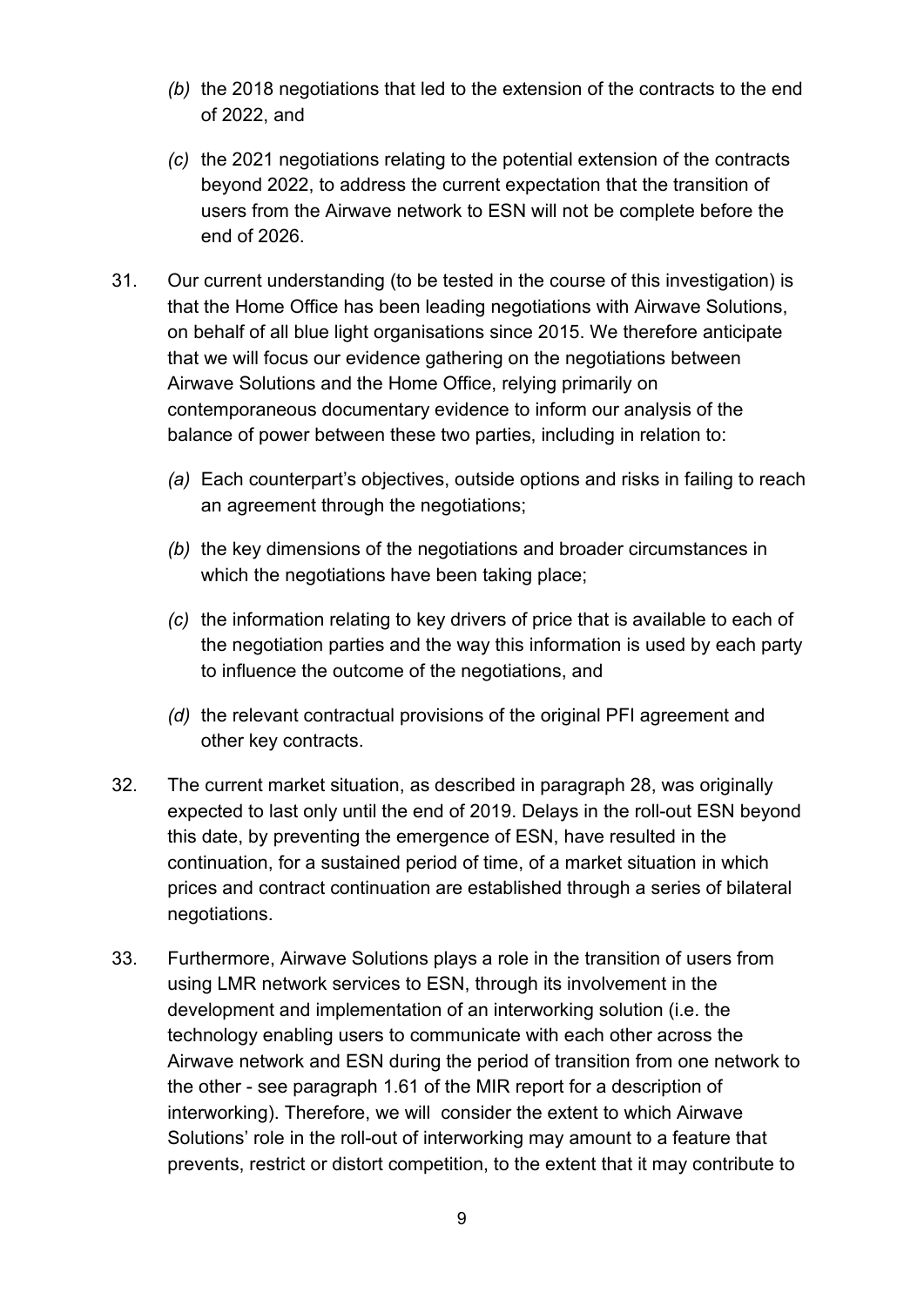prolonging a situation in which Airwave Solutions may have unilateral market power.

34. We invite interested parties to provide views and evidence on this theory of harm.

## *Dual role of Motorola Solutions*

- 35. Under this theory of harm, we shall consider whether Motorola Solutions' control of both the Airwave network through Airwave Solutions and key elements of the design and roll-out of the new network (ESN) may be a feature of the reference market that may prevent, restrict or distort competition in the supply of LMR network services. Our starting point is that if the first theory of harm (unilateral market power of Airwave Solution) holds true, this potential feature of the supply of LMR network services for public safety could worsen the market situation by removing or reducing the scope for competitive interactions between Airwave Solutions and the suppliers of ESN.
- 36. Motorola Solutions has argued that at the time of the award of the ESN contracts, it was not intended that the two networks would exert any competitive constraint on each other, as it was envisaged that one would replace the other, thus leaving no scope for competitive interactions.
- 37. At paragraph [21,](#page-5-2) we explain our starting point in thinking about this issue. Even if ESN does not exercise a direct competitive constraint on Airwave Solutions, the development of ESN represents a form of dynamic competition which could impact upon the revenues and profits of Airwave Solutions. In order to assess the nature of the potential competitive interactions between Airwave Solutions and ESN and whether and how these may be affected by potential features of the relevant market, we shall examine relevant documentary evidence, including the strategy documents of Airwave Solutions at the time of the ESN contract bidding to understand what actions, if any, the company was intending to take to respond to the threat posed by ESN on its revenue.
- 38. We shall consider the way in which Motorola Solutions' dual role may be having a distortive effect on the competitive process. This may include an assessment of:
	- *(a)* The way in which negotiations between Motorola Solutions and the Home Office are carried out, to the extent that negotiations straddle both the supply of LMR network services and the provision of services by Motorola Solutions in relation to the development of ESN; and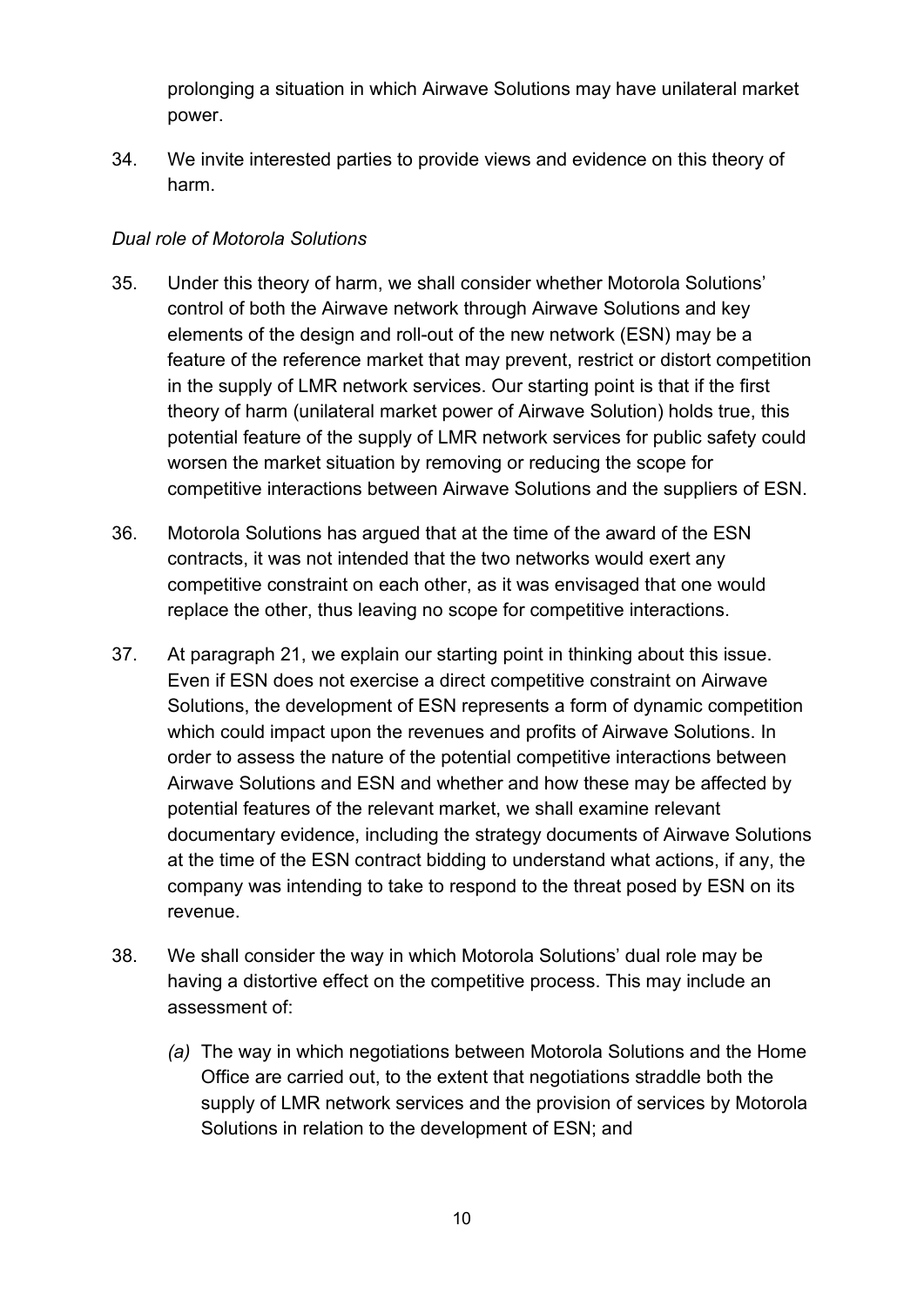- <span id="page-10-0"></span>*(b)* the financial benefits that Motorola Solutions derives from its market position in the supply of LMR network services for public safety, and whether these may distort its commitment to the delivery of ESN and/or may incentivise it to act in relation to the delivery of ESN in a way that would have the effect of preserving the market position of Airwave Solutions for longer.
- 39. In relation to [38\(b\)](#page-10-0) above, we shall consider both Motorola's incentives and ability to behave in such a way, including the following evidence and analysis:
	- *(a)* The comparison of profits and cash generated by Motorola Solutions from the operation of the Airwave network, against the profits and cash that it is currently deriving from its involvement in ESN.
	- *(b)* To the extent possible, the consideration of potential future profits and cash it can expect to generate from ESN, including potential future sales of products and services related to ESN that Motorola Solutions may be able to make in the UK and elsewhere. In weighing current profits against future opportunities, we will take into account the likelihood of such opportunities arising, using Motorola Solutions' business plans and other documents quantifying such opportunities, to the extent that such evidence exists.
	- *(c)* Motorola Solutions' broad business and corporate strategy, including statements made about its global market position and its view of how technology will evolve.
	- *(d)* The nature of what Motorola Solutions is delivering, as part of its ESN contract and how this relates to the ESN delivery critical path and the quality of the solution that is being delivered. We shall in particular consider the roles played by mission-critical push to talk (MCPTT) technology and interworking.
	- *(e)* Motorola Solutions' ability to influence blue light customers' trust in ESN and inclination to transfer from the Airwave network to ESN sooner than later.
	- *(f)* The extent to which existing contractual provisions would prevent or disincentivise Motorola Solutions from pursuing such a course of action.
- 40. To consider this theory of harm further, we propose to gather evidence on Motorola Solutions' approach to the design and roll-out of the aspects of ESN that it is responsible for, including in relation to software development and to resourcing. This would help us understand how the theory set out in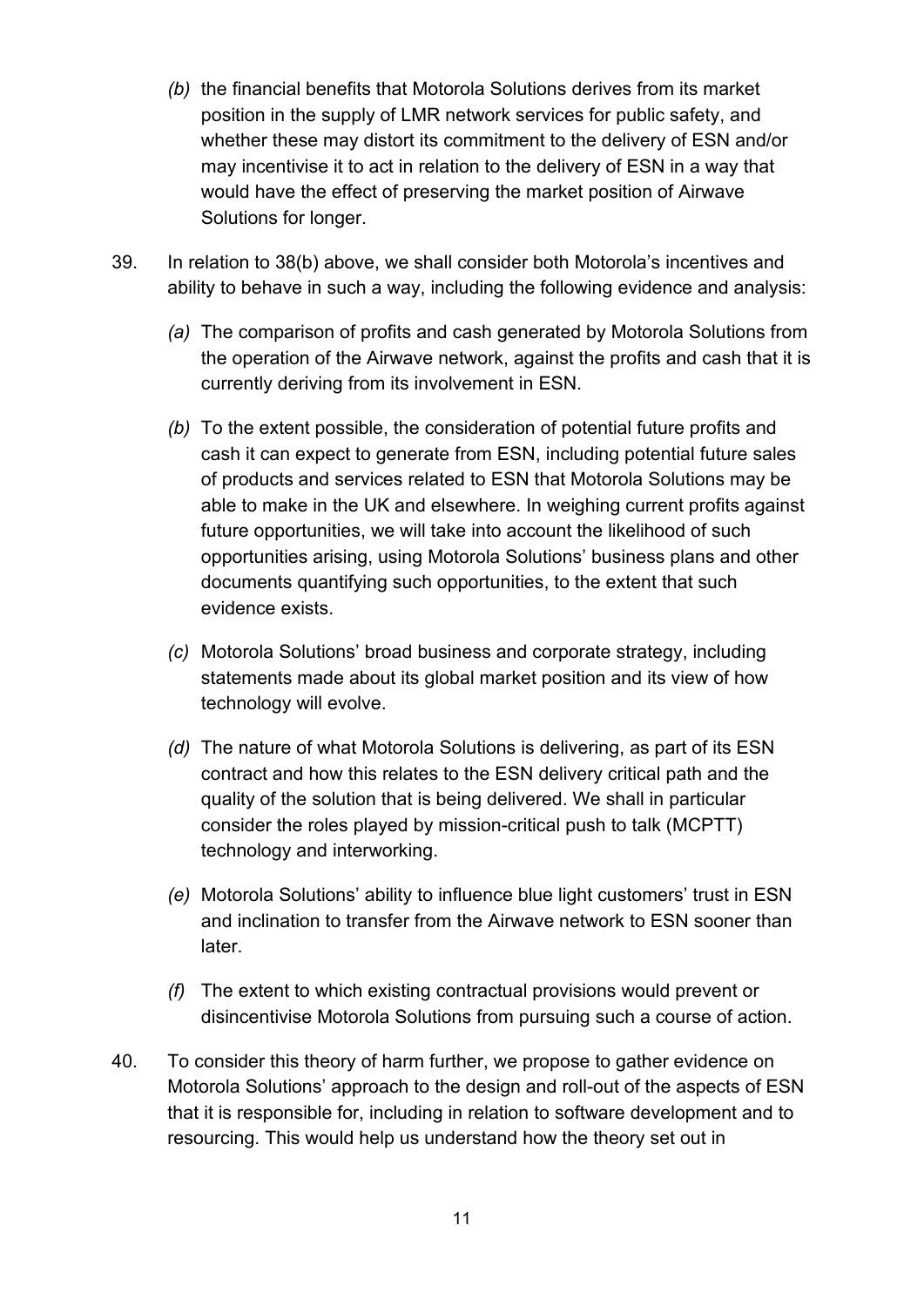paragraph [38\(b\)](#page-10-0) may have manifested itself in practice and to assess the extent to which this feature of the market may be distorting competition.

- 41. In approaching our analysis of the above evidence, we note that the delivery of ESN is a complex project with many dependencies and that delays, particularly in the early years of the project, may have been caused by multiple factors. We also recognise that the original deadline of 2019 may have been too optimistic, given the complexity of what was being envisaged. We shall be mindful of such points.
- 42. We invite interested parties to provide views and evidence on this theory of harm.

## *Outcomes*

- 43. Our investigation will consider outcomes of the competitive process and this will help us determine whether there are AEC(s) and, if so, the extent to which customers may be harmed by them.
- 44. Where relevant,<sup>[12](#page-11-0)</sup> this assessment will be made relative to a 'well-functioning market', that is a market without the feature(s) causing the AEC(s) and we propose to focus on the two outcomes that are likely to be most relevant in this case: profitability and innovation.

## *Profitability*

- <span id="page-11-1"></span>45. As explained in the MIR report (paragraphs 1.16 to 1.19), the Airwave network is a highly differentiated and bespoke offering and for this reason, we propose to focus our quantitative assessment of market outcomes on the analysis of Airwave Solutions' profitability.
- 46. Our profitability methodology approach working paper, published on the [MI](https://www.gov.uk/cma-cases/mobile-radio-network-services)  [webpage](https://www.gov.uk/cma-cases/mobile-radio-network-services) alongside this Issues Statement, sets out the approach we propose to take in doing this assessment. This working paper describes:
	- *(a)* The role of profitability and financial analysis in market investigation references;

<span id="page-11-0"></span><sup>&</sup>lt;sup>12</sup> As indicated in paragraph 320 of [CC3 \(revised\),](https://assets.publishing.service.gov.uk/government/uploads/system/uploads/attachment_data/file/284390/cc3_revised.pdf) there may sometimes be reasons to depart from that general concept, for example, if features are intrinsic to the market but nevertheless have anticompetitive effects (as in the case of a natural monopoly).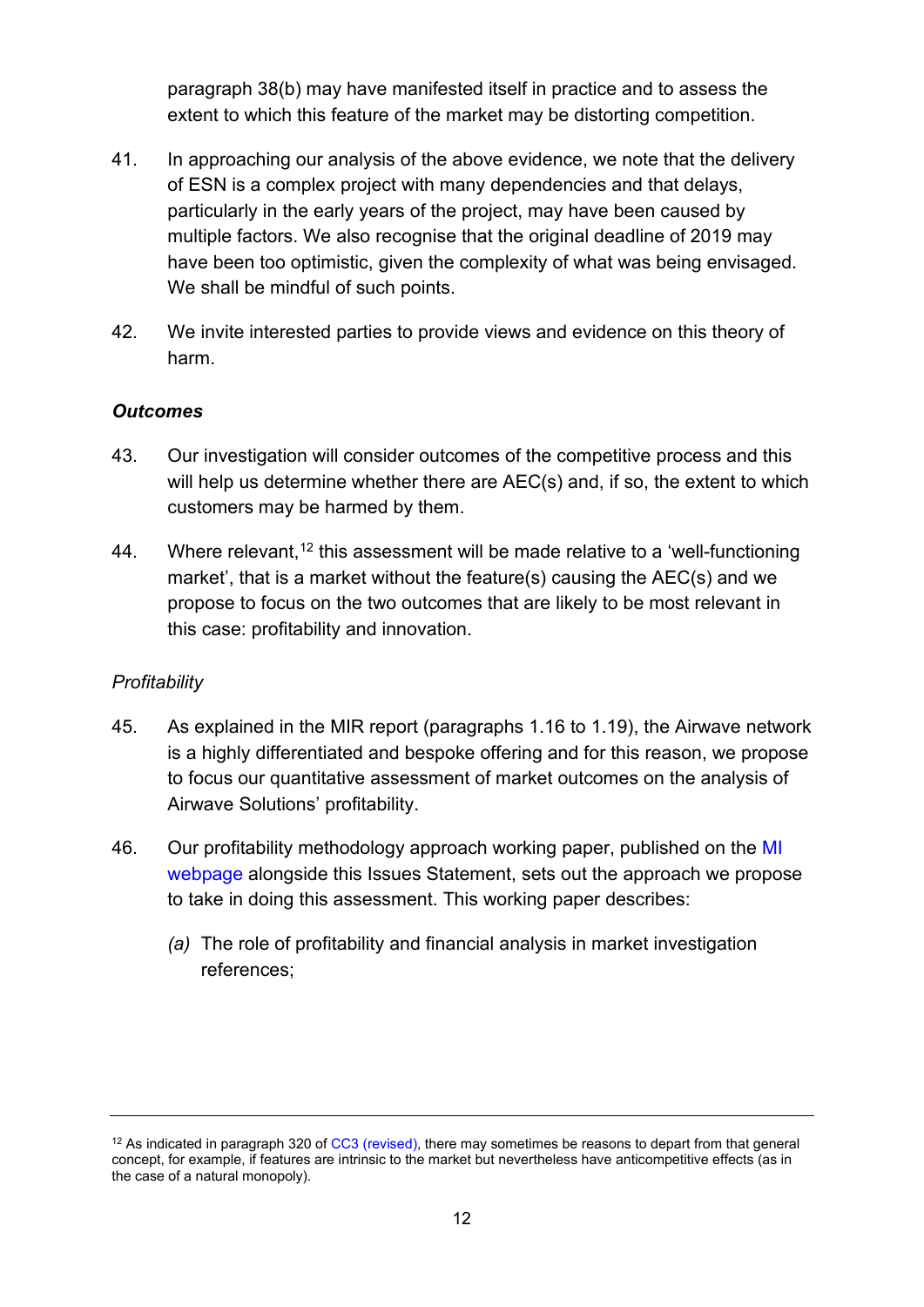- *(b)* the proposed scope of our analysis, highlighting which business activities we consider to be relevant, which firms we propose to analyse and the time periods over which we propose to assess profitability;
- *(c)* our proposed approach, including the overarching conceptual approach and specific elements within this approach such as: the calculation of economic profits, the valuation of assets; the calculation of the weighted average cost of capital and consideration of inefficiencies; and
- *(d)* potential additional financial analysis, which may include the consideration of price or margin benchmarks and documentary evidence provided by Motorola Solutions.
- <span id="page-12-1"></span>47. We are inviting interested parties to comment on the profitability methodology approach working paper by 10 January 2022.

## *Innovation*

- 48. One important outcome of unilateral market power can be to stifle incentives on firms to innovate or invest in product development and thereby prevent the gains in productive efficiency and customer benefits that innovation or new products bring over time. When firms face competition – whether from other incumbents or from the threat of entry – the possibility of generating high profits encourages them to discover new products and processes.[13](#page-12-0) As such, we look at the process of innovation in a broad sense, i.e. in terms of the efforts made by companies to bring new products and services to market. In this case, the activities associated with the development of ESN, regardless of the technological merits of this solution, constitute innovation.
- 49. Delays in the design and roll-out of ESN a dampening of innovation may indicate weak competition. We therefore propose to take account of these in our assessment of any AEC.

# **Remedies**

50. Alongside considering initial hypotheses relating to possible competition issues, we shall explore what potential remedies may be suitable to address any AECs that we may find. As our understanding of the market, and the potential issues within it, develops, we expect our consideration of potential remedies to develop also.

<span id="page-12-0"></span><sup>13</sup> Paragraph 182 of [CC3 \(revised\).](https://assets.publishing.service.gov.uk/government/uploads/system/uploads/attachment_data/file/284390/cc3_revised.pdf)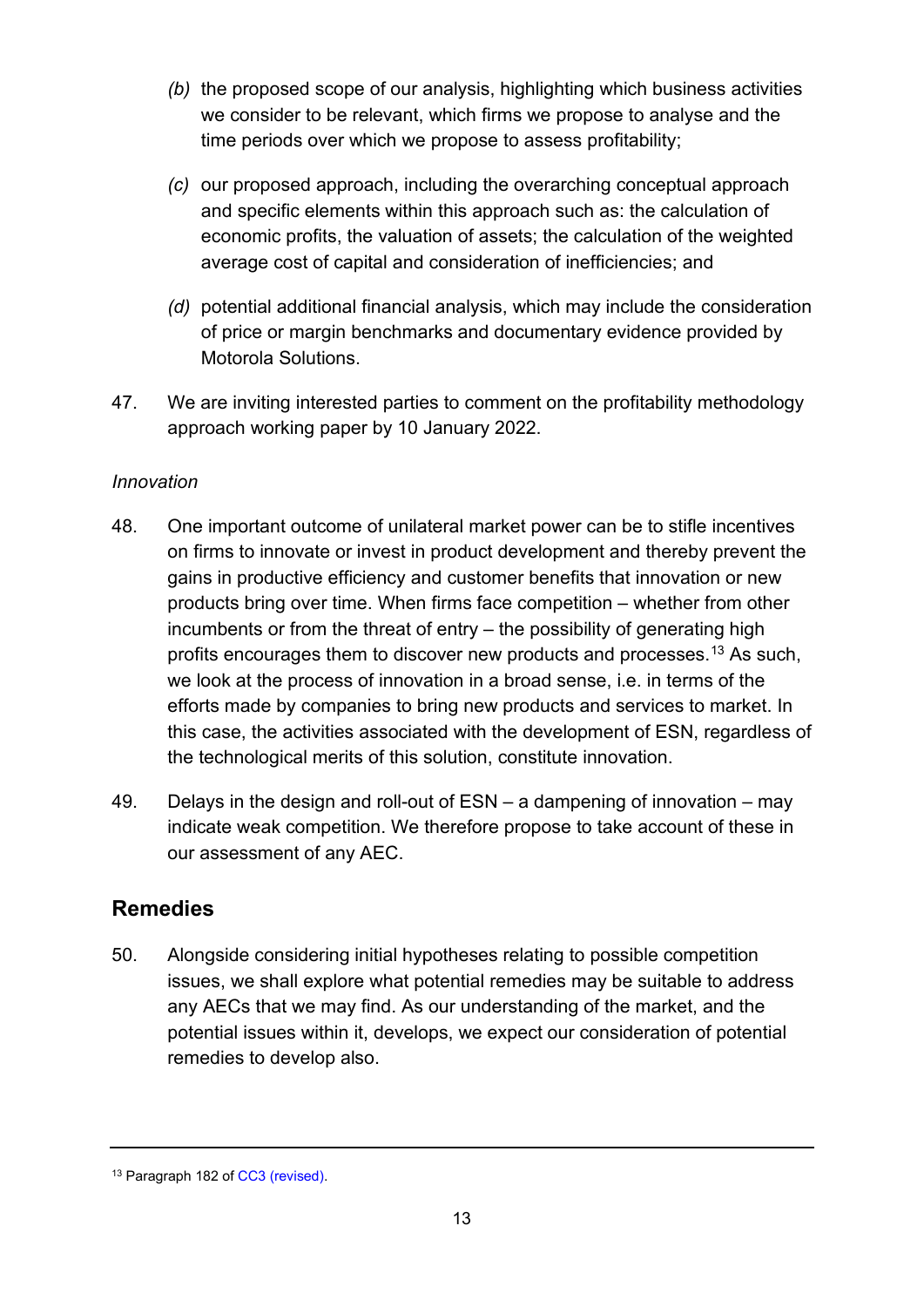- 51. To help inform our initial thinking, we welcome views from parties on potential remedies at this very early stage. Were we to provisionally find that there are one or more AECs, then our provisional decision on any remedies would be contained in our provisional decision report, at which point parties would have a further opportunity to comment. Our final decision on any remedies would be contained in our final report.
- 52. To the extent that it is necessary, the purpose of any remedial action that we may seek to take, would be remedying, mitigating or preventing any AEC and/or any detrimental effect on the emergency services (i.e. the endcustomers, beneficiaries and users of these services). This could also benefit British taxpayers who contribute to the cost of these services and benefit from any innovation.

#### *The CMA's approach to remedies*

- 53. When deciding whether (and if so what) remedial action should be taken to address an AEC, the CMA is required 'in particular to have regard to the need to achieve as comprehensive a solution as is reasonable and practicable'.<sup>[14](#page-13-0)</sup> In doing so, the CMA considers – individually or as a package<sup>15</sup> – how comprehensively the potential remedy options address the AEC and/or the resulting detrimental effects on customers; and whether they are effective and proportionate.[16](#page-13-2)
- 54. The CMA assesses the extent to which different remedy options are likely to be effective in achieving their aims, including whether they are practicable and, among other considerations, the timescale over which they are likely to have effect.<sup>[17](#page-13-3)</sup> The CMA generally looks to implement remedies that prevent an AEC by addressing its underlying causes, or by introducing measures that can be put in place for the duration of the AEC. The CMA tends to favour remedies that can be expected to show results within a relatively short period of time. In line with the revised guidelines,<sup>[18](#page-13-4)</sup> the CMA considers whether or not to limit the duration of individual remedies by including sunset provisions in their design. This approach might be appropriate if, for example, the relevant competitive dynamics of a market are likely to change materially over the next few years, or the measure in question is intended to have a transitional impact, while other longer-term measures take effect. [19](#page-13-5)

<span id="page-13-0"></span><sup>&</sup>lt;sup>14</sup> Sections 134(6) and 138 of the Act.<br><sup>15</sup> Paragraph 328 of CC3 (revised).

<span id="page-13-1"></span>

<sup>&</sup>lt;sup>16</sup> [CC3 \(revised\)](https://www.gov.uk/government/publications/market-investigations-guidelines), paragraph 329.

<span id="page-13-3"></span><span id="page-13-2"></span><sup>&</sup>lt;sup>17</sup> [CC3 \(revised\)](https://www.gov.uk/government/publications/market-investigations-guidelines), paragraphs 334 and 337.

<span id="page-13-4"></span><sup>18</sup> [CMA3,](https://www.gov.uk/government/publications/market-studies-and-market-investigations-supplemental-guidance-on-the-cmas-approach) paragraphs 4.18–4.21 and 4.25.

<span id="page-13-5"></span><sup>19</sup> [CMA3,](https://www.gov.uk/government/publications/market-studies-and-market-investigations-supplemental-guidance-on-the-cmas-approach) paragraph 4.20.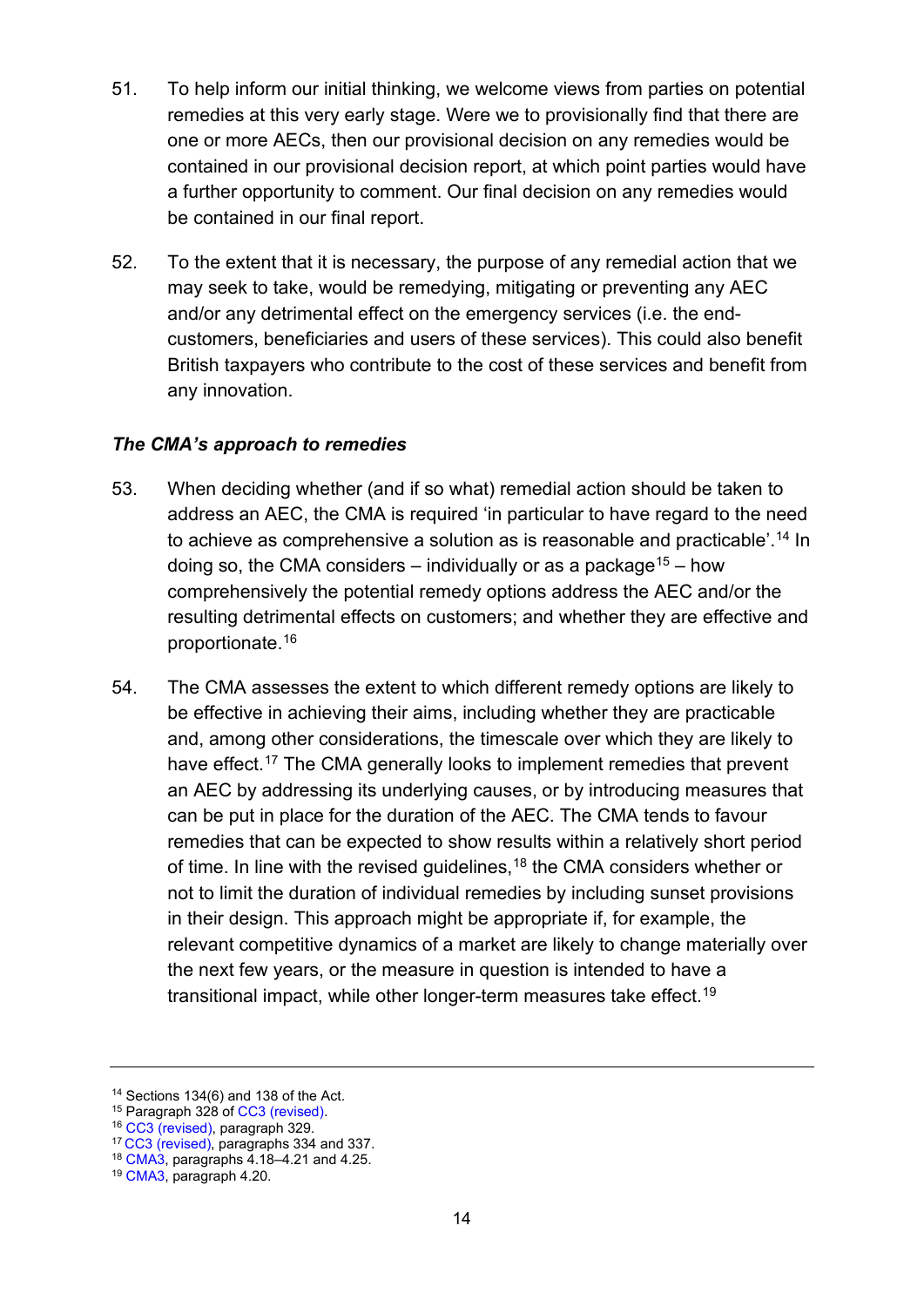- 55. The CMA is guided by the principle of proportionality in ensuring that it acts reasonably in making decisions about which (if any) remedies to impose (should an AEC be found). The CMA therefore assesses the extent to which different remedy options are proportionate, and in particular is guided by whether a remedy option:
	- *(a)* Is effective in achieving its legitimate aim;
	- *(b)* is no more onerous than needed to achieve its aim;
	- *(c)* is the least onerous if there is a choice between several effective measures; and
	- *(d)* does not produce disadvantages which are disproportionate to the aim.[20](#page-14-0)
- 56. The CMA may also have regard to the effect of any remedial action on any relevant customer benefits (RCBs) of a feature or features of the market(s) (for example, benefits in the form of lower prices, higher quality or greater choice or innovation). $21$
- 57. Where the CMA finds that there is an AEC, the circumstances in which it will decide not to take any remedial action at all are likely to be rare but might include situations in which no practicable remedy is available, where the cost of each practicable remedy option is disproportionate to the extent that the remedy option resolves the AEC, or where RCBs accruing from the market features are large in relation to the AEC and would be lost as a consequence of any practicable remedy.[22](#page-14-2)

## *Potential remedies on which views are sought*

- 58. In this section, we describe the initial remedy options we are considering to address any AECs that we may find. We describe each of these remedy options in turn, setting out how they might work in practice. We invite views on specific issues that we raise in this section as well as any other issues that interested parties would like to put to us. The list of remedies discussed below is by no means exhaustive and we invite suggestions from parties in relation to any remedies not identified that they believe we should consider.
- 59. As noted above, our consideration of remedy options will develop in light of our emerging thinking on any potential AECs as our investigation progresses. We are keen to start considering and evaluating the potential remedies we

<span id="page-14-0"></span><sup>20</sup> [CC3 \(revised\)](https://www.gov.uk/government/publications/market-investigations-guidelines), paragraph 344.

<span id="page-14-1"></span> $21$  Section 134(7) and (8) of the Act.

<span id="page-14-2"></span><sup>22</sup> [CC3 \(revised\)](https://www.gov.uk/government/publications/market-investigations-guidelines), paragraph 354.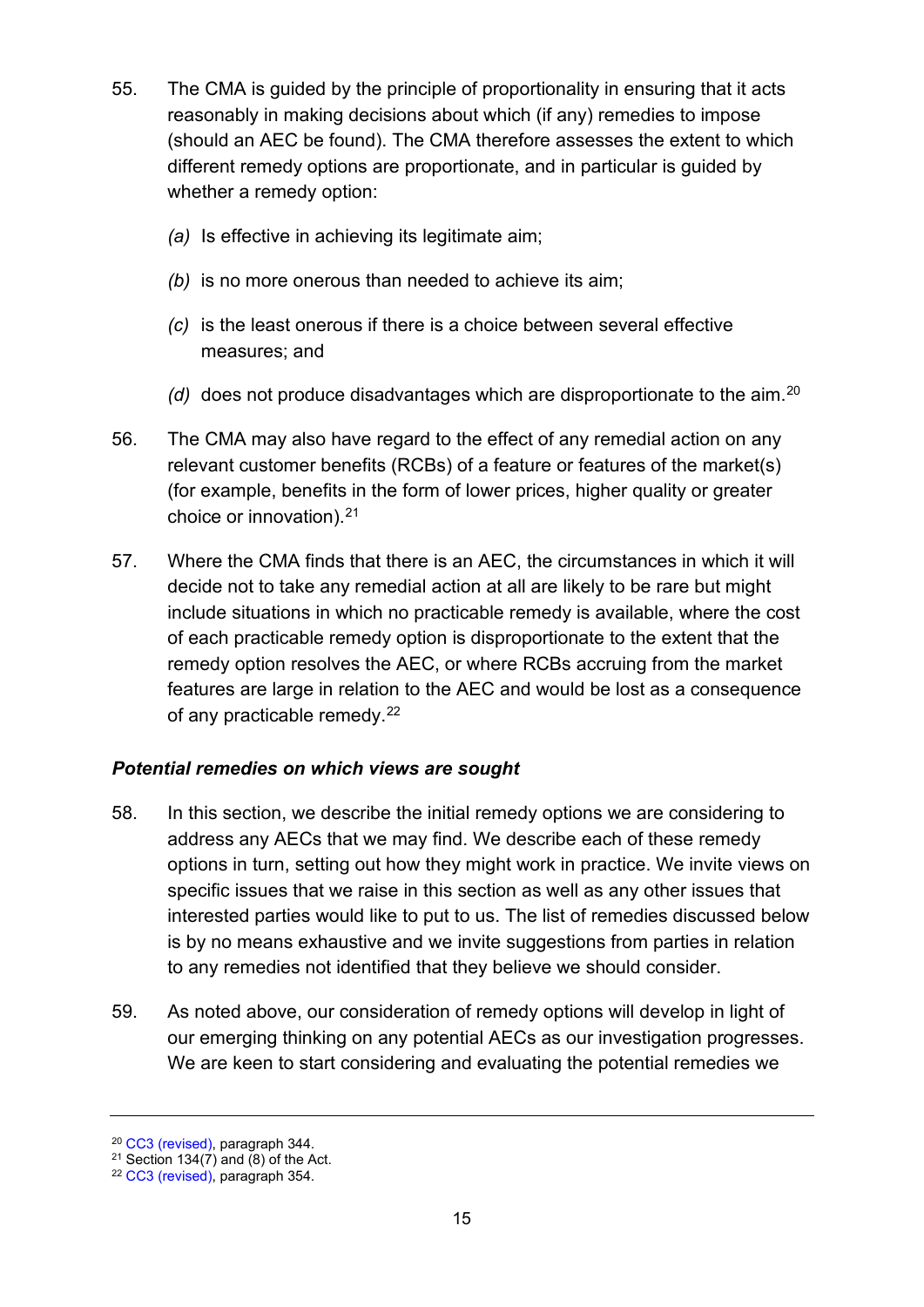describe at paragraphs [61](#page-15-0) to [73](#page-18-0) below, at the same time as assessing the possible competition concerns.

60. We shall also consider other potential remedies if parties are able to provide relevant evidence and reasoning as to why these would be comprehensive, effective and proportionate.

#### *Remedy categories*

- <span id="page-15-0"></span>61. The various remedy options available to the CMA can be categorised in different ways. One means of delineating remedy types is whether a remedy is structural or behavioural in nature:
	- *(a)* Structural remedies include measures which change the structure of an industry or sector, such as requiring the divestiture of assets.
	- *(b)* Behavioural remedies include measures which influence the behaviours of firms and/or customers such as through the provision of information, introducing rules on conduct, enabling customers to use the data held by firms to their own advantage and placing limits on the levels of prices that can be charged.
- 62. Remedy options can also be thought of in terms of:
	- *(a)* Whether they seek to enable greater competition, for example, structural measures, that increase the number of firms, would be looking to intensify rivalry and enable greater competition. Similarly, providing customers with the means to make better informed decisions would be looking to directly increase competition; or
	- *(b)* whether they seek to more directly address any detriment, for example limiting the levels of prices that can be charged by a firm.
- 63. There are various mechanisms available to the CMA to implement any remedies:
	- *(a)* Undertakings from parties. Such undertakings would be an offering from a party to put in place various measures, enforceable by the CMA, to address any AEC that is found.
	- *(b)* An Order requiring parties subject to the Order to undertake various actions. An Order is usually adopted when there are more than a small number of parties subject to the remedies and/or when parties are unwilling to offer undertakings to the CMA. Again, these are enforceable by the CMA.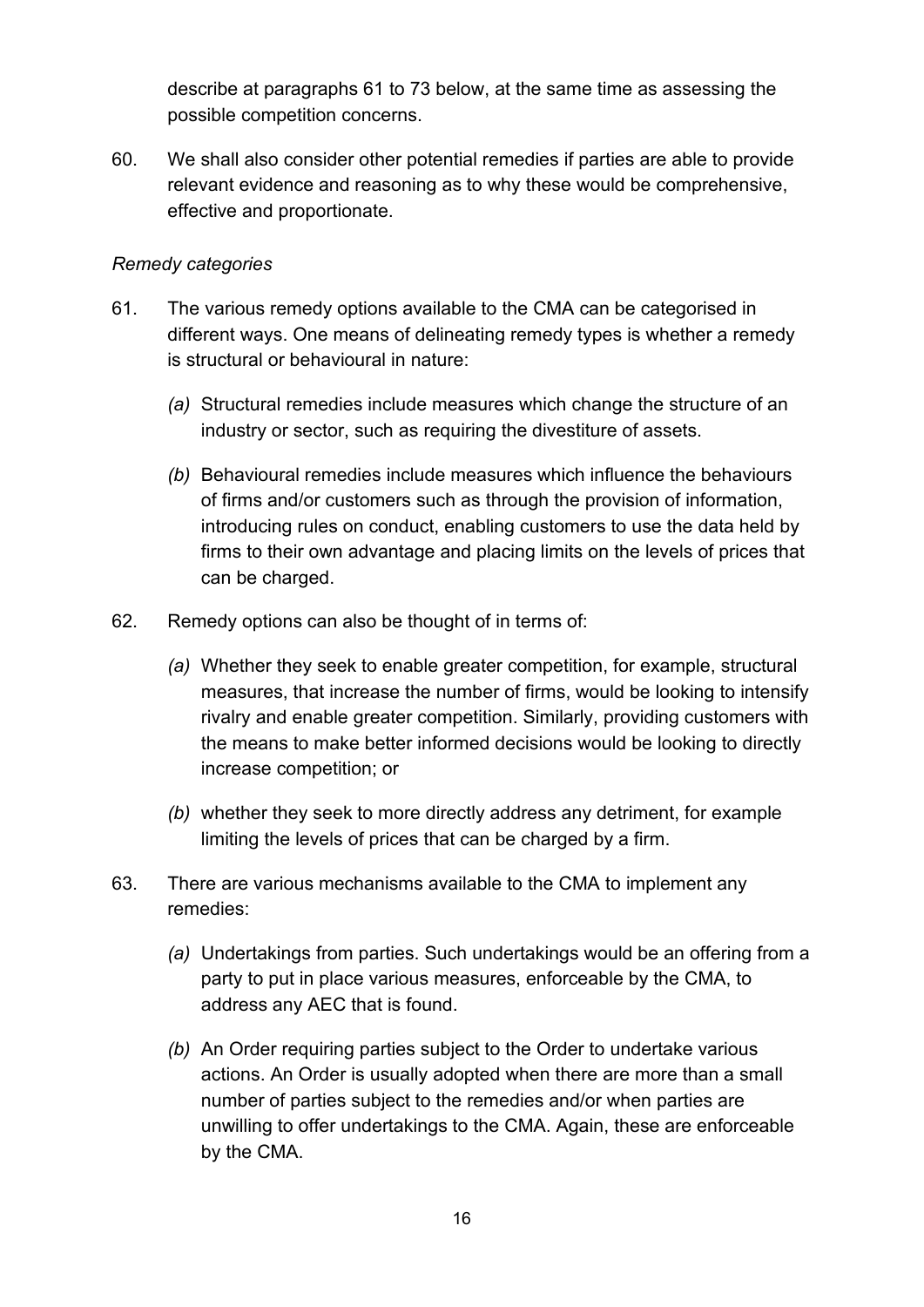- *(c)* Recommendations to government and other bodies to take forward actions that would address any AEC. This can include a recommendation to introduce regulatory reform.
- 64. Given the nature of the theories of harm we are proposing to investigate, and based on the evidence we have seen to date, we consider it unlikely that recommendations to government or other bodies on their own could be effective in addressing any of the potential issues that we have identified. However, if we found an AEC, more than one remedy may be required, with the package of remedies potentially containing a mix of behavioural and/or structural remedies, as appropriate. [23](#page-16-0) Our assessment of the effectiveness and proportionality of any remedies will be considered both individually and as part of a package and may involve a combination of undertakings and orders.
- 65. We have broadly grouped potential remedies into three categories:
	- *(a)* Price control
	- *(b)* Information transparency remedies
	- *(c)* Structural separation to address the dual role of Motorola Solutions in Airwave Solutions and ESN.

#### *Price control*

- 66. Such a remedy would seek, potentially in combination with other remedies, to address the potential detriment to customers, for example, high prices, arising from any features that we may find, rather than the features themselves. As set out in paragraphs [45](#page-11-1) to [47,](#page-12-1) we are exploring whether the prices charged by Airwave Solutions are higher than they would be in a competitive market.
- 67. We consider that a number of price control options could be available if this were the case. The high-level options we have identified to date include:
	- *(a)* Bottom-up price control: Airwave Solutions would be required to set prices and/or revenues (as appropriate) such that total income would be equal to its operating expenditure (opex) plus depreciation of its capital base plus a reasonable return on capital in each year. Operating costs, capital expenditure and a reasonable return on capital would need to be determined in advance by a regulatory body and Airwave Solutions would be required to maintain full financial records and submit these for audit (as

<span id="page-16-0"></span><sup>&</sup>lt;sup>23</sup> Our view on this may change as the investigation progresses.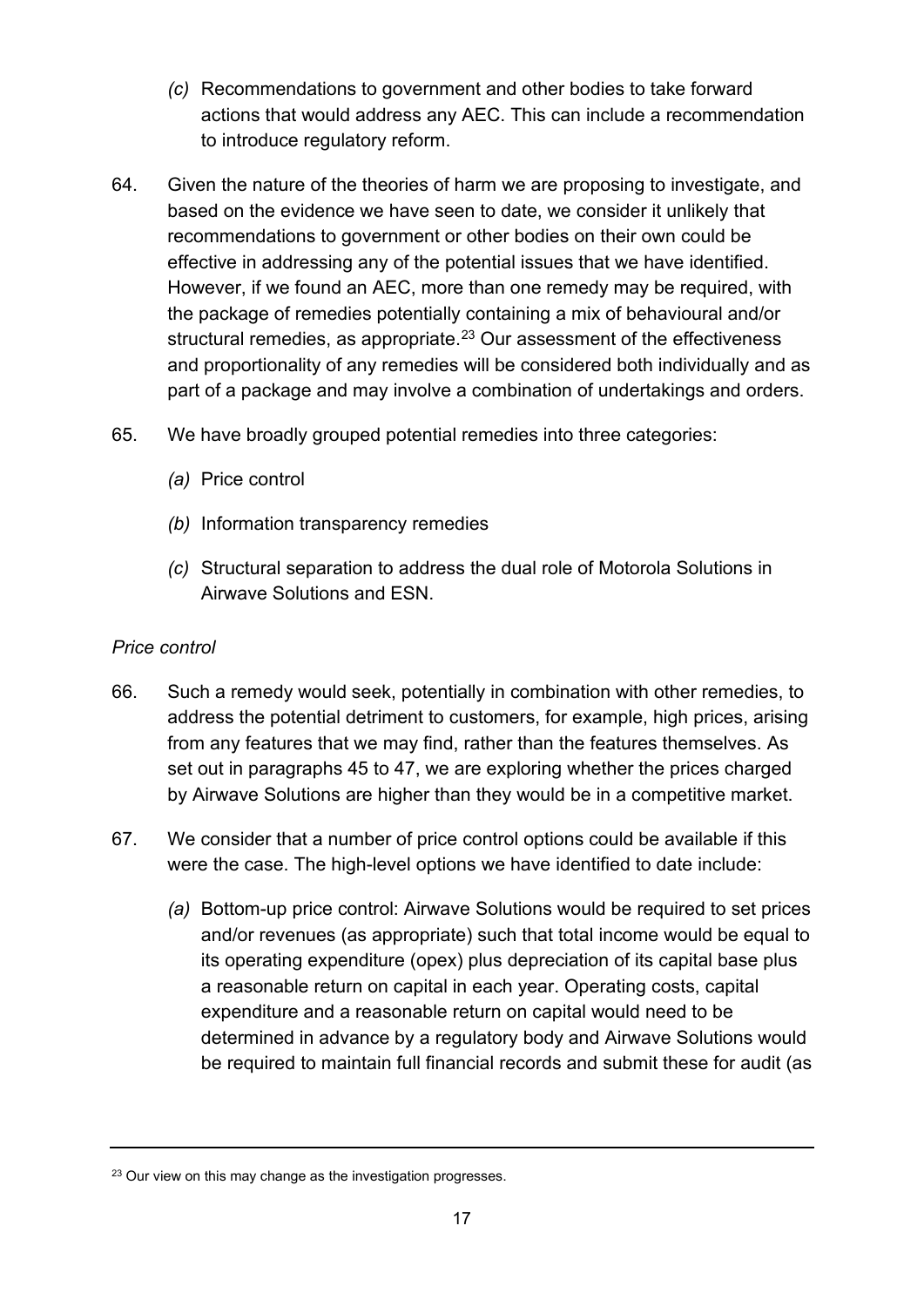required). This type of price control is similar to that of many regulated businesses in Great Britain, including energy and water networks.

- *(b)* Rate of return regulation: Airwave Solutions would assess its own operating and capital costs and apply a reasonable rate of return to come to an estimate of its allowed income and set its prices accordingly. Under this type of price control, clear guidance would need to be provided in advance by a regulatory body setting out the type of costs which should be included and how costs should be recorded and Airwave Solutions would be required to demonstrate compliance ex-post. It may also be necessary to include a mechanism for any regulator and/or customer to object to costs ex post, for example on the basis that they were demonstrably wasteful and/or inefficient.
- *(c)* Safeguard cap: prices/revenues would be set by a regulatory body at the current 'competitive or efficient' level, potentially with some headroom included, and indexed as required. For example, indexing may be based on the economy-wide rate of inflation (ie CPIH), or on industry-specific inflation measures, where available and appropriate.
- 68. Consideration would need to be given as to whether any price control would apply to all or some of the revenues of Airwave Solutions, and whether prices or total revenues should be capped.
- 69. Given the expectation that the Airwave network will be switched off in a few years' time, the CMA could introduce this price control itself and monitor compliance. However, should the Airwave network (or parts of its infrastructure) continue longer than currently envisaged (or evidence to this effect emerges during the investigation), there may be a case for ongoing oversight of such a price control to be transferred to an appropriate regulator.

#### *Information transparency remedies*

- 70. This type of remedy would aim to address the potential underlying feature of information asymmetry between Airwave Solutions and its customers by requiring Airwave Solutions to record costs on a basis which the regulatory body considers to reflect the economic substance of its activities and to disclose these costs to its customers, as relevant.
- 71. An information transparency remedy could be introduced either alongside a price control remedy, ie as a means of monitoring and enforcing compliance with the price control, or on a stand-alone basis. In the latter case, Airwave Solutions' customers would continue to negotiate prices directly with the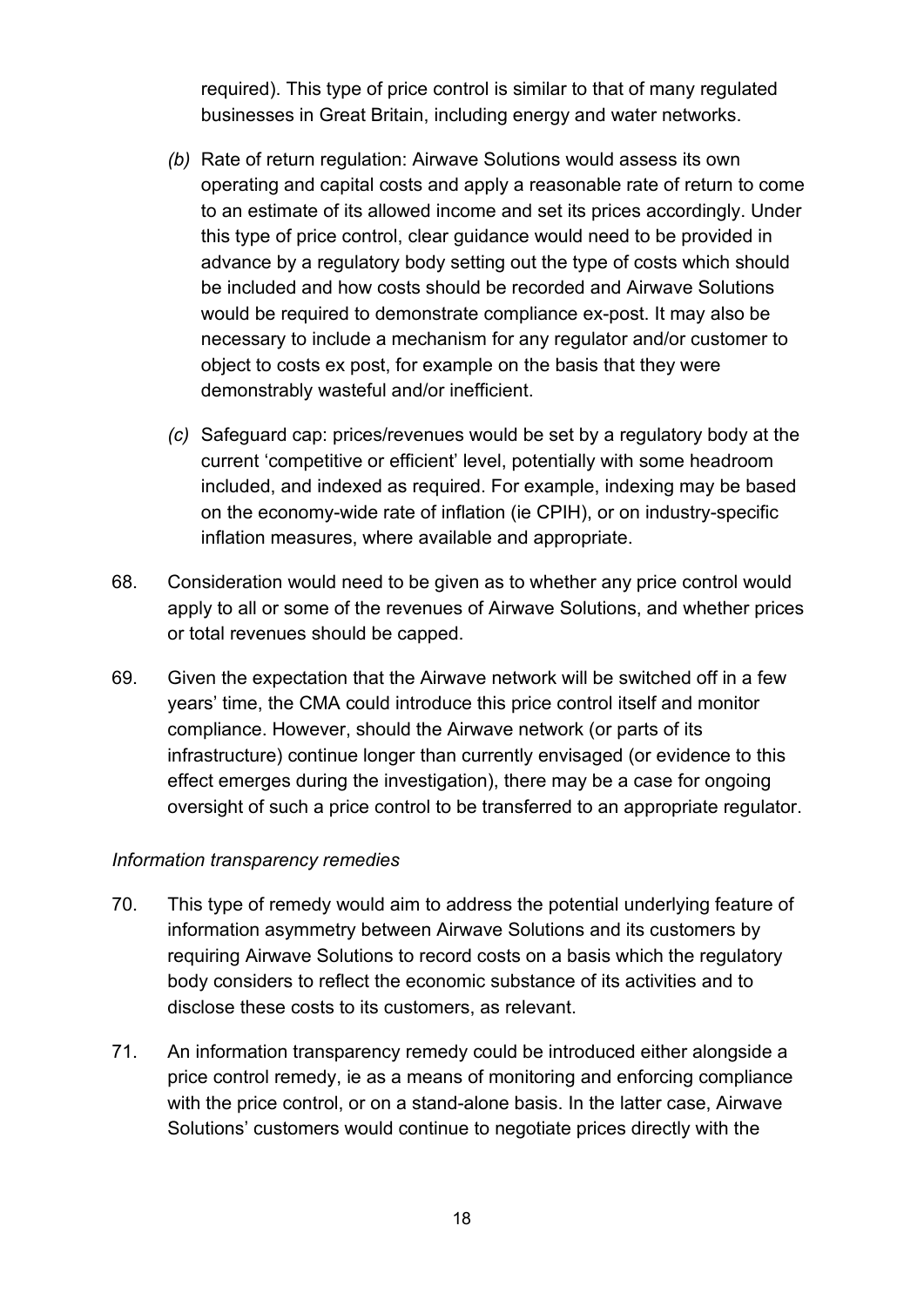business but, if this remedy were in place, would do so on the basis of greater information and understanding of the costs and profitability of the network.

## *Structural separation to address the dual role of Motorola Solutions in Airwave Solutions and ESN*

- 72. Under this remedy option, Motorola Solutions could be required to divest Airwave Solutions and/or other activities that it carries out that may provide it with the ability and/or incentive to hamper the roll-out of ESN, with the possible effect of prolonging the operation of the Airwave network, e.g. activities relating to interworking and MCPTT technology. This may involve a partial divestiture and/or the licensing of relevant software.
- <span id="page-18-0"></span>73. This type of remedy, on a stand-alone basis, would not address the (potential) underlying feature of any unilateral market power on the part of Airwave Solutions, although it could limit its duration by encouraging the earlier replacement of the Airwave network by ESN. However, it could be combined with one or more of the other remedy options set out above in order to address any customer detriment comprehensively.

#### *Questions on potential remedies*

- 74. We welcome any general observations and views on each of the separate remedies discussed above and on the following specific issues:
	- *(a)* The potential for the remedies to effectively address any AECs, in particular:
		- (i) The extent to which these remedies would partially or fully address either the potential features giving rise to an AEC in the relevant market and/or the detriment arising from those features;
		- (ii) the practicality of the remedies in terms of initial implementation and on-going monitoring for compliance; and
		- (iii) how the remedy options should be designed to maximise effectiveness. For example, should the various remedy options be implemented by order, undertaking or recommendation; for the price controls, whether prices or revenues should be capped; for cost transparency and price controls, which principles should be applied to recording and reporting costs and why etc.
	- *(b)* The magnitude of associated costs and who would incur them.